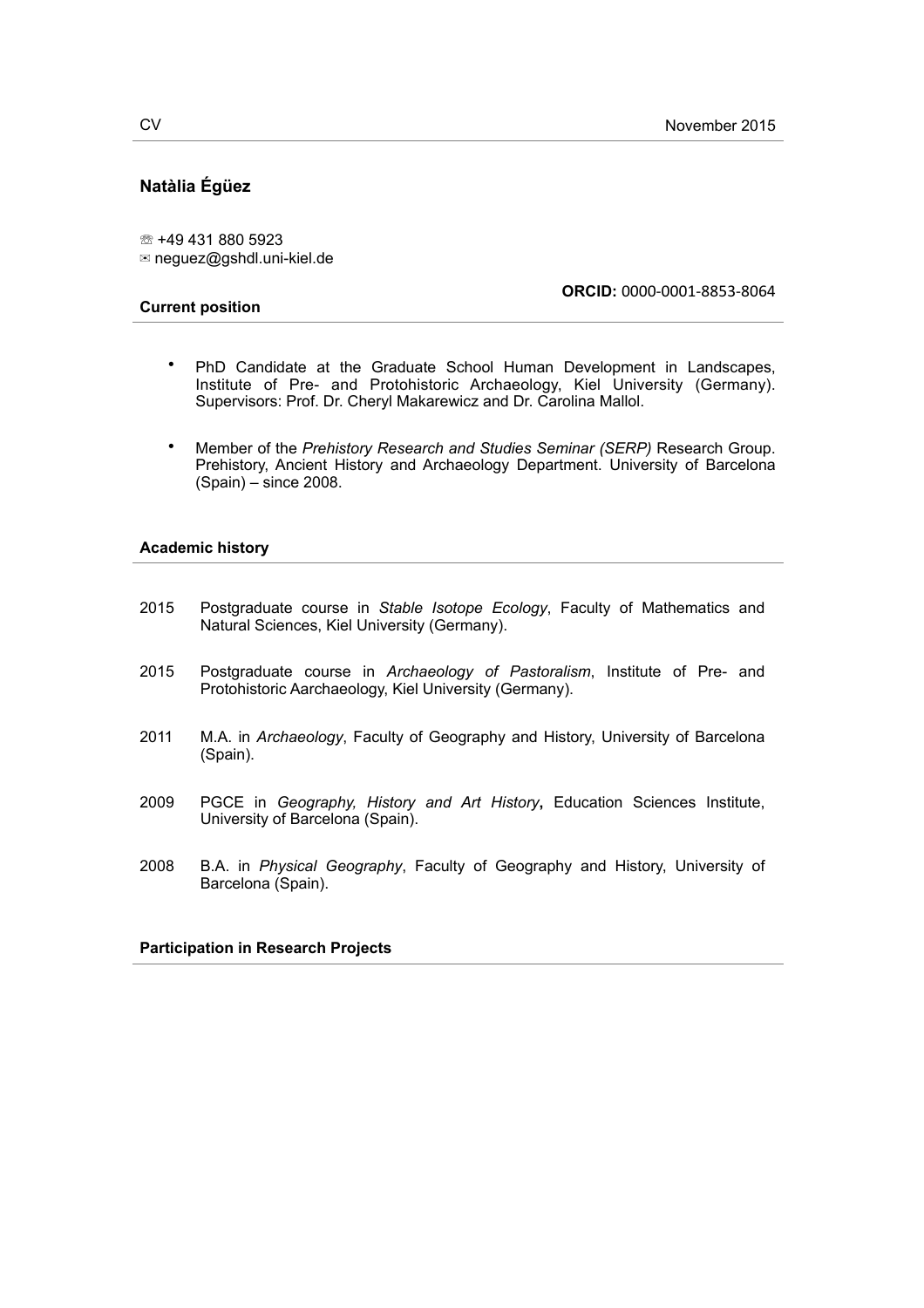- *Installations de la fin du Paléolithique moyen de la grotte Mandrin, Malataverne (Drôme),* Lyon / Aix-en-Provence, Rhône-Alpes. Service Régional de l'Archéologie / ESEP - UMR 6636 *LAMPEA* (Laboratoire Méditerranéen de Préhistoire Europe, Afrique) - since 2014
- *The Pleistocene in the central Catalan coast: paleoenvironment and Neanderthal occupation*. Archaeology and Paleontology Service. Catalan Government – since 2013
- *Society, technology and crafting specialization. The first peasant societies and social hierarchy in the south of the Iberian Peninsula (V-III millennium BC)*. Spanish Ministry of Science and Innovation – since 2012
- *Technology and society: craft specialization and diversification in eastern Andalusia between the V-III millennia B.C*. Spanish Ministry of Science and Innovation – since 2012
- *Human occupation and its relationship with the environment in NE Peninsula during the late Pleistocene and early Holocene*. Spanish Ministry of Science and Innovation – since 2011
- *Upper Paleolithic and Mesolithic in the NE peninsula. A socio-economic, cultural and environmental approach*. Spanish Ministry of Science and Innovation – since 2011

## **Publications**

- 2015 Sanz, M., Daura, J., Égüez, N., Brugal, J.P. Not only hyenids: A multi-scale analysis of Upper Pleistocene carnivore coprolites in Cova del Coll Verdaguer (NE Iberian Peninsula). *Palaeogeography, Palaeoclimatology, Palaeoecology* 443*.*
- 2015 Sanz, M., Daura, J., Égüez, N., Cabanes, D. Following anthropogenic tracks in carnivore dens based on altered combustion structures in Cova del Gegant (NE Iberian Peninsula). *Quaternary International*. (In press).
- 2015 Driscoll, K., Alcaina, J., Égüez, N., Mangado, X., Fullola, J.M., Tejero, J.M. Trampled under foot: a quartz and chert human trampling experiment at the Cova del Parco rock shelter, Spain. *Quaternary International*. (In press).
- 2014 Égüez N., Mallol C., Martín-Socas D., Camalich D.: Radiometric Dates and Micromorphological Evidence for Synchronous Domestic Activity and Sheep Penning in a Neolithic Cave: Cueva de El Toro (Málaga, Antequera, Spain). *Archaeological and Anthropological Sciences* 8(1), 107-123.

#### **Conference presentations**

**Presentations**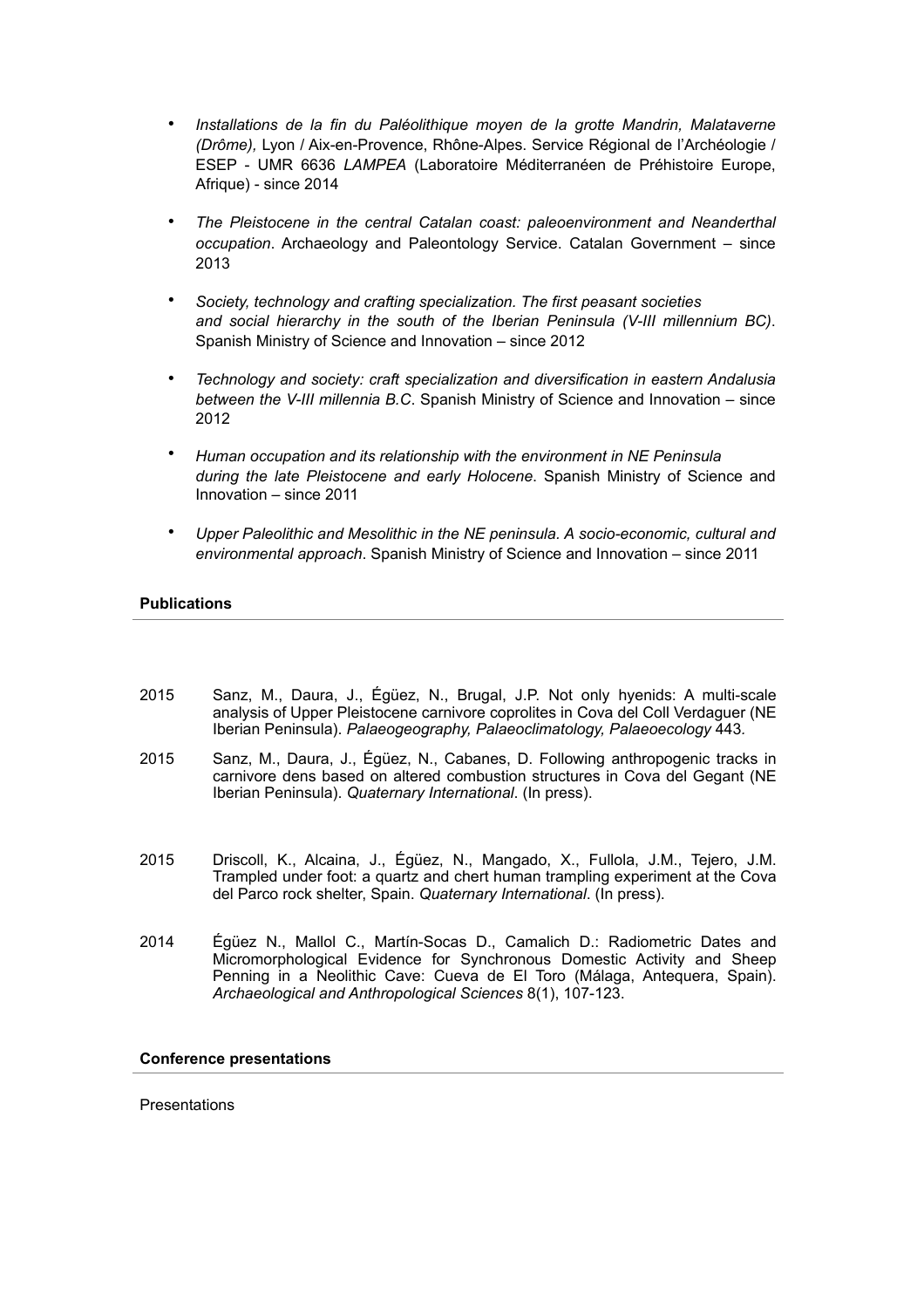- 2015 Égüez, N., Mallol, C., Makarewicz. C. *Identifying ovicaprine stabling floors in ethnographic pastoral campsites through microstratigraphic analysis.* Current Ethnoarchaeology Conference, November 25-27 (Rome, Italy).
- 2015 Duarte, C., Égüez, N., Gutiérrez, M. Pérez, A. *The application of Micromorphology on Holocene Anthropogenic Deposits in the Iberian Peninsula: current knowledge and future perspectives.* October 21st-24th, Faculdade de Ciências Sociais e Humanas, Universidade Nova de Lisboa (Portugal).
- 2015 Égüez, N., Mallol, C., Makarewicz, C. Ruth Blasco, Jordi Rosell, Florent Rivals, Eugène Morin, François Bachellerie, Isabelle Crevecoeur, Hélène Rougier. *Microcharacterization of carnivore coprolites: a contribution to the study of Pleistocene anthropogenic sedimentary deposits*. Developing International Geoarchaeology (DIG) Conference, June 8-12, (Sardinia, Italy).
- 2015 Mangado, X.; Tejero, J.M.; Fullola, J.M. Petit, M.A.; Sánchez, M.; Egüez, N.; Bartrolí, R**.** *Darreres aportacions al coneixement del Paleolític superior final al vessant sud dels Pirineus occidentals: la transició entre el Magdalenià superior i el Magdalenià mitjà a la Cova del Parco (Alòs de Balaguer, La Noguera).* Primeres Jornades d'Arqueologia i Paleontologia de Ponent, April 17-18 (Lleida, Spain).
- 2014 Driscoll, K., Alcaina, J., Égüez, N., Mangado, X., Fullola, J. Mª. *Tread carefully: a quartz and chert human trampling experiment at the Cova del Parco rock shelter, Spain*. XVII World Congress of Prehistoric and Protohistoric Sciencies, 1st – 7th September (Burgos, Spain).
- 2014 Égüez, N., Mallol, C., Martín Socas, D., Camalich, M. D *Estudio microestratigráfico de Cueva de El Toro: resultado del muestreo preliminar.* I Seminario de Prehistoria. La Cueva de El Toro (Antequera, Málaga) y el Neolítico en Andalucía. 22-23rd January 2014. University of La Laguna (Tenerife, Spain).

## Poster papers

- 2014 Égüez, N., Mallol, C., Mangado, X., Fullola, J. Mª. *Archaeological palimpsest dissection at Cova del Parco (Lleida, Spain) through microstratigraphic investigation of combustion structures. Preliminary results*. European Geosciences Union (EGU) General Assembly, 27th April - 2nd May (Vienna, Austria)
- 2014 Égüez, N., Mallol, C., Martín Socas, D., Camalich, M. D. *La Cueva de El Toro (Antequera, Málaga): fases de combustión durante el Neolítico peninsular desde una aproximación microestratigráfica*. III Congreso de Prehistoria de Andalucía. I +D+I en la Prehistoria del sur peninsular. 22nd – 24th October (Málaga, Spain).
- 2013 Égüez, N., Mallol, C., Martín Socas, D., Camalich, M. D. *Neolithic Combustion at Cueva del Toro (Málaga, Antequera, Spain): A Microstratigraphic Approach.* Developing International Geoarchaeology (DIG) Conference, September 5-6, University of Basel (Basel, Switzerland).

#### **Coordination of scientific activities**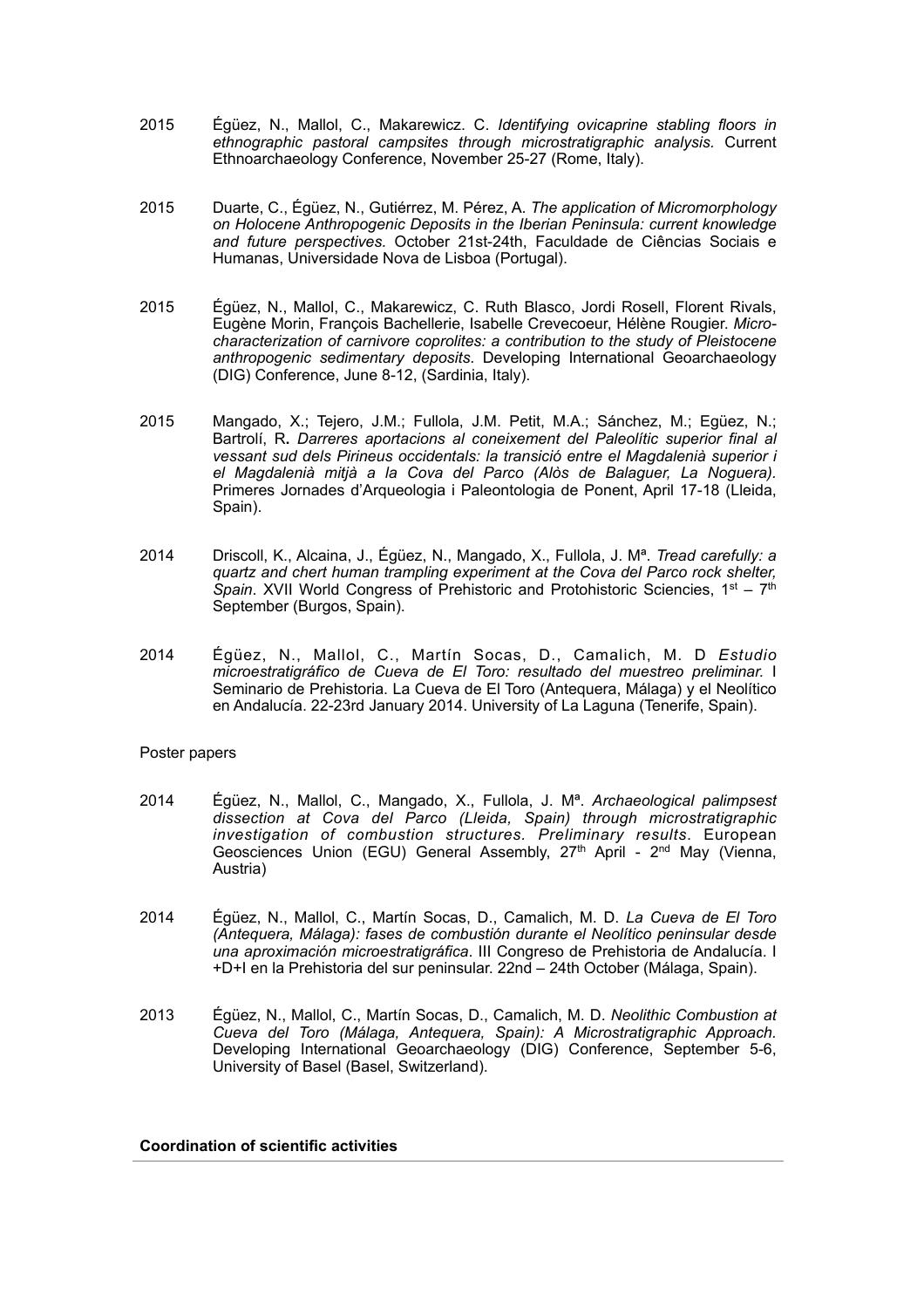- 2015 Session Co-convener: Microarchaeology: tracking the hidden archaeological record through multidisciplinary analysis. October 21st-24th, Faculdade de Ciências Sociais e Humanas, Universidade Nova de Lisboa (Portugal).
- 2014 Workshop: Fire and Prehistory: Geoarchaeological Perspectives. April 25th, Facultat de Geografia i Història, Universitat de Barcelona (Spain).
- 2013 Archaeological Soil Micromorphology Workshop in the VI Young Researchers in Archaeology (JIA) Conference (7th - 11th May). Coordination with: M. Mateu (SERP and GRAP). Prehistory, Ancient History and Archaeology Department. University of Barcelona (Spain).

## **Relevant scientific training courses**

- 2014 *Short course on forest fire effects on soil properties*. 1st May 2014, European Geosciences Union General Assembly (Vienna, Austria).
- 2011 Intensive short course in Archaeological Soil Micromorphology. November 7-12, UCL Institute of Archaeology. University College London (London, United Kingdom).

#### **Relevant scientific participation to workshops**

- 2015 Annual Workshop of the Working Group on Archaeological Soil Micromorphology, September 2-4, University of Cagliari (Sardinia, Italy).
- 2015 International Open Workshop Socio-Environmental Dynamics over the Last 12.000 Years: The Creation of Landscapes IV, March 24-27, Kiel University (Kiel, Germany).
- 2014 International Workshop Coming of Age? Stable Isotopes in Archaeology, November 6-8, Kiel University (Kiel, Germany).
- 2013 Annual Workshop of the Working Group on Archaeological Soil Micromorphology, September 2-4, University of Basel (Basel, Switzerland).
- 2012 14th International Working Meeting on Soil Micromorphology. July 8-1, Universitat de Lleida (Lleida, Spain).
- 2012 Archaeological Soil Micromorphology Workshop. July 9-10. Universitat de Barcelona (Barcelona, Spain).
- 2011 International Student Workshop on Microarchaeology. April 3-8, Weizmann Institute of Science (Rehovot, Israel).

## **Archaeological fieldwork**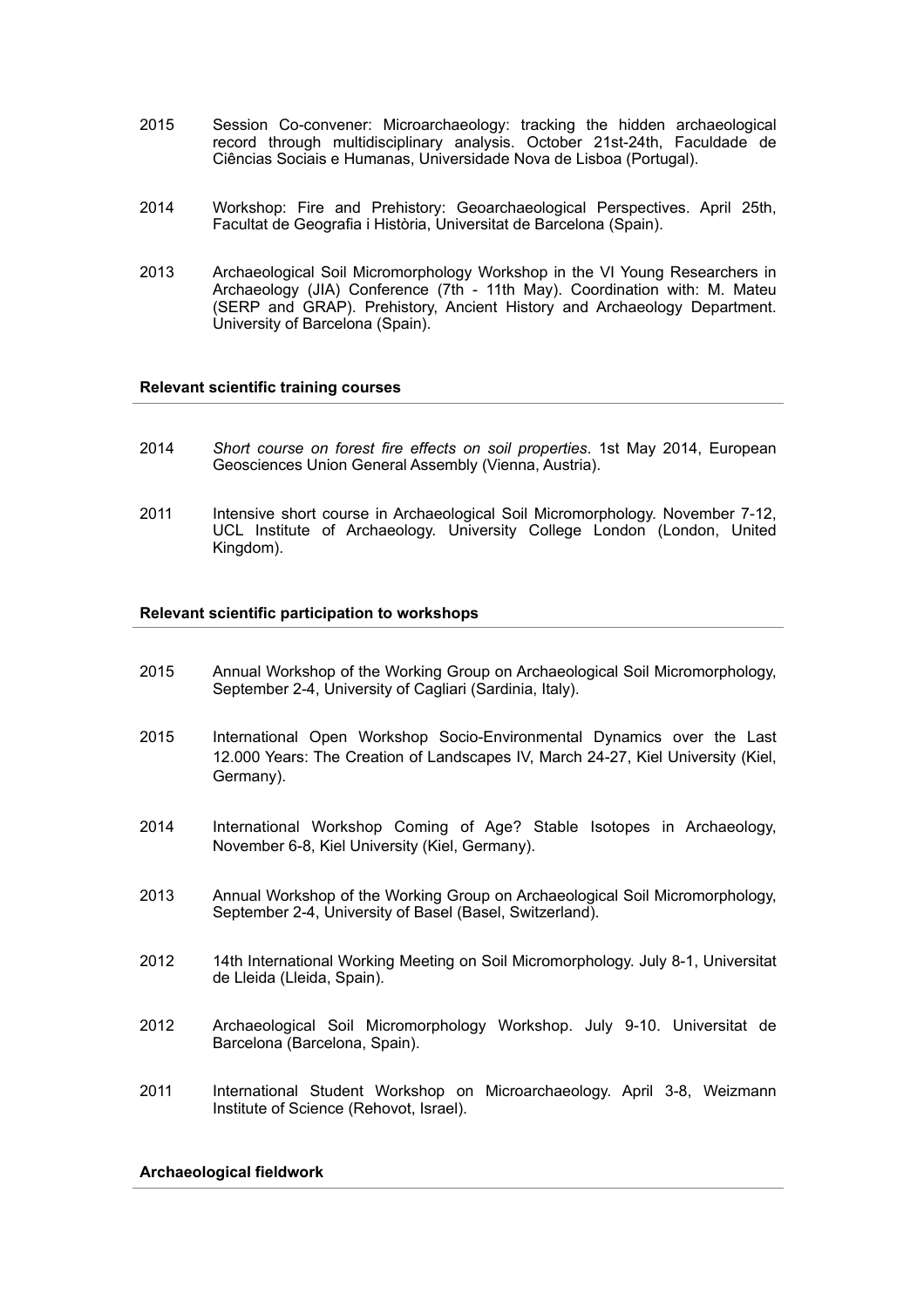- 2015 Fieldwork and survey at Northern, Central and Southern Mongolia. Ethnographic and Bronze Age.
- 2014 Fieldwork and excavation at Grotte Mandrin (Malataverne, France), Middle Palaeolithic.
- 2014 Fieldwork at Cova Bonica (Vallirana, Spain), Neolithic.
- 2013 Fieldwork and excavation at Abric del Pastor (Alcoy, Alicante, Spain), Middle Palaeolithic.
- 2013 Fieldwork and excavation at Abric de El Salt (Alcoy, Alicante, Spain), Middle Palaeolithic.
- 2013 Fieldwork at Cova del Gegant (Sitges, Spain), Middle Palaeolithic.
- 2008-20 15 Fieldwork and excavation at Cova del Parco (La Noguera, Lleida, Spain), Epipalaeolithic and Upper Palaeolithic.
- 2007-20 Fieldwork and excavation at Pollentia (Alcúdia, Mallorca, Spain), Roman and Late 08 Roman.

#### **Languages**

| Catalan Native |                                              |
|----------------|----------------------------------------------|
| Spanish Native |                                              |
|                | English Fluent spoken and written (C1.1 CEF) |

#### **Computer skills**

Advanced user of latest versions of Office Pack, Libre Office, Adobe CS Pack, SoftImaging. Basic user of latest versions of Freehand MX, ArcGIS, QGIS.

## **Memberships**

S i n c e EGU (European Geosciences Union). Soil System Sciences Division. 2013

S i n c e FUEGORED (Effects of Wildfires on Soils thematic network).2013